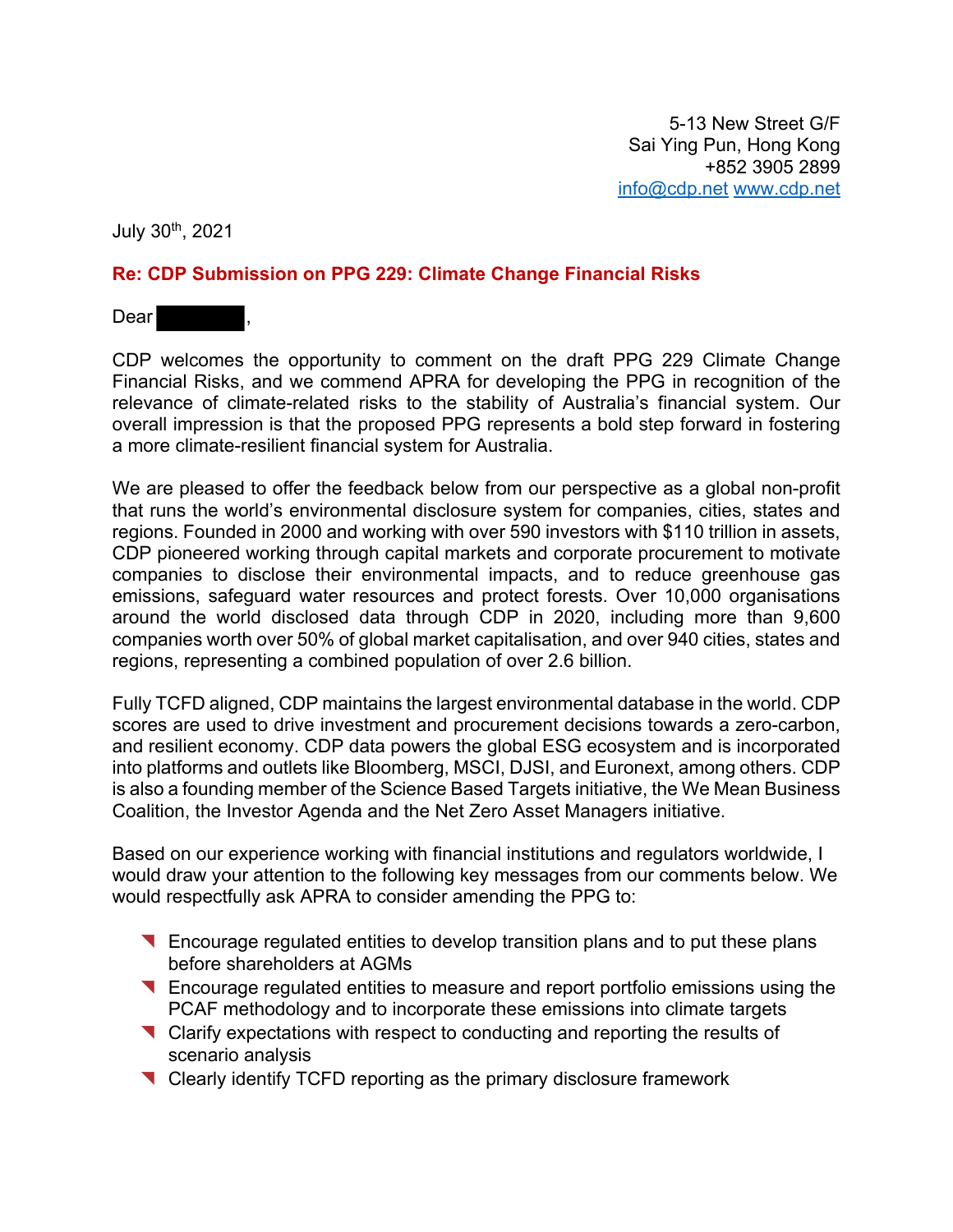We propose these amendments in order to ensure that the PPG will present regulated entities with the guidance necessary to provide the capital markets with comparable, decision-useful data. To that end, we have indicated the frameworks, standards, and other reference points which our stakeholders have found most useful in enabling financial institutions to meet global best practices. Our feedback is also intended to bolster the synergies between the PPG and the position expressed in the recent G7 communique, endorsed by Australia, calling for mandatory, TCFD-aligned climaterelated disclosure<sup>1</sup>.

CDP questionnaires capture company performance across the four pillars of the TCFD, and our comments draw on data contained in climate disclosures submitted to CDP by over 330 financial institutions in 2020, among which were 16 Australian institutions (including the big four banks and largest insurance companies). The number of disclosing entities is expected to grow significantly by the end of CDP's 2021 disclosure cycle. We would be happy to provide relevant data to APRA at no cost. We would also welcome further discussion on how our disclosure system and data may be useful to APRA in monitoring the implementation of the PPG.

For further context on the climate-related risks and opportunities identified by financial services companies responding to CDP, please see our report The Time to Green Finance. Additional recommendations for policymakers and regulators to incentivize corporate climate action are captured in the recent brief The Time for Action is Now. We would also direct you to the report Confusion to Clarity, developed in partnership with IGCC and PRI, for more on the significance of TCFD reporting in Australia.

Please find CDP's full submission on PPG 229 below. We have focused on the sections of the guidance where we felt that our expertise would be most useful to your team. Please feel free to get in touch should you wish to follow up on any of our comments. We look forward to further engaging with APRA.

Yours,



Director – Hong Kong, Southeast Asia, Australia and New Zealand **CDP** 

<sup>&</sup>lt;sup>1</sup> G7 (2021): Carbis Bay G7 Summit Communique.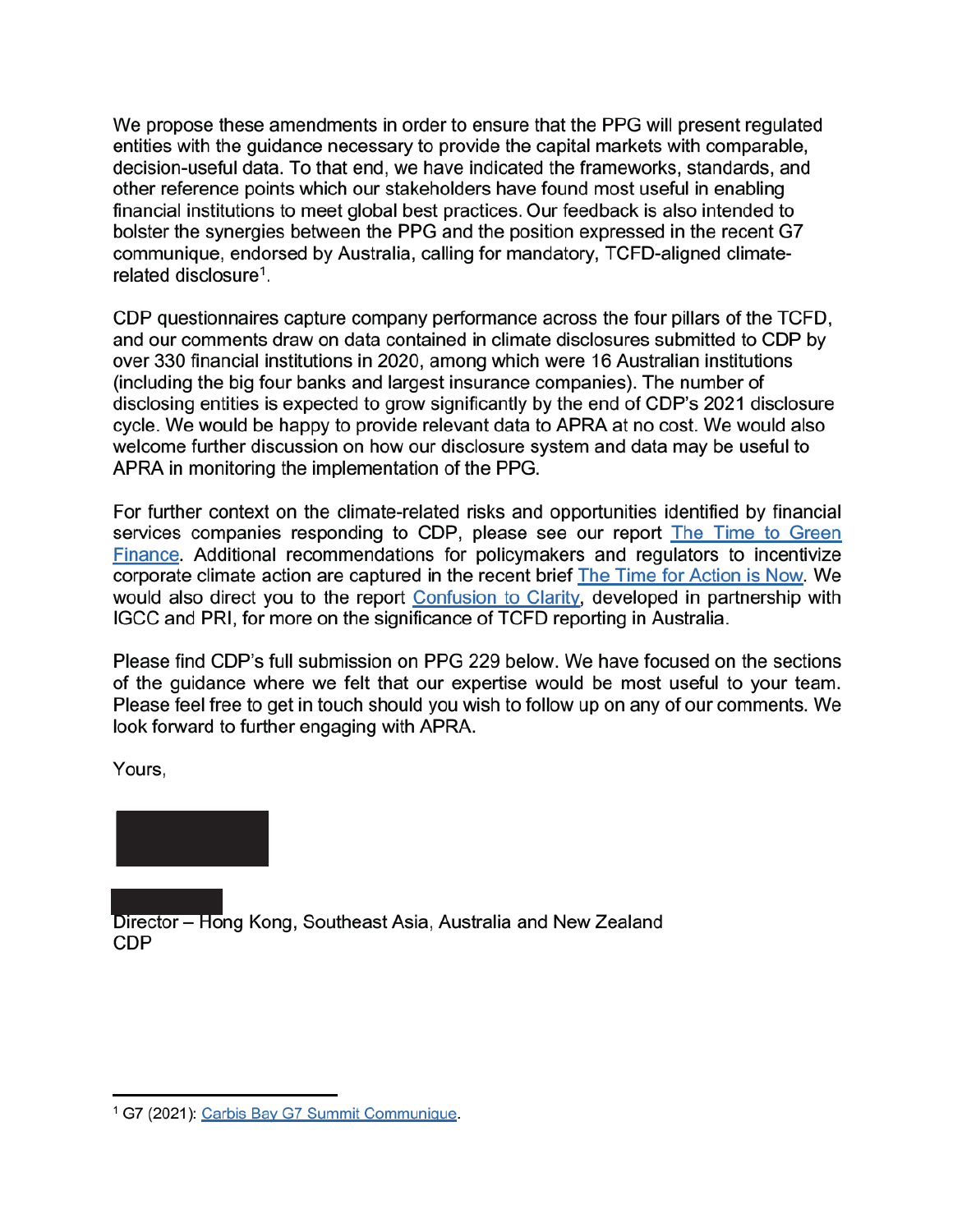## **APPENDIX:** CDP Submission on PPG 229: Climate Change Financial Risks

#### **Governance**

This section contains much useful guidance, and we echo APRA's comments on the importance of assigning the responsibilities identified in Paragraph 17 to the senior management team. Items A through D enumerate the actions of an engaged senior management team that is well positioned to discharge its responsibilities.

In recognition of the importance of these responsibilities in prudential management, we would ask APRA to consider putting these responsibilities in the context of executive remuneration. As management of climate related risks and opportunities plays a key role in an institution's long-term performance, executive remuneration should incentivize the effective implementation of climate strategy. This is particularly urgent, as CDP data indicates that just 21% of financial institutions responding to CDP report incentivizing portfolio alignment to climate-related objectives2.

Any disconnect between remuneration incentives and actions to align portfolios with climate-related objectives is especially significant from an accountability perspective. It is relevant to depositors, policyholders, and superannuation fund members to understand how executive remuneration aligns with the successful implementation of climate-appropriate strategies. We would therefore encourage APRA to indicate that a prudent institution would link climate-risk management and apply climate-related metrics to the performance-based component of executive remuneration packages as applicable.

CDP also agrees with APRA's position that it is vital for boards to exercise oversight with respect to climate-related risks and opportunities, as laid out in paragraphs 13 to 16 of the PPG. A recent review of 332 financial institutions responding to CDP's financial services questionnaire found that almost all financial institution reporting to CDP report some degree of board-level oversight of climate-related issues<sup>3</sup>, and this is to be encouraged among APRA-regulated institutions.

However, the same review also found that board-level oversight covers climate-related issues in financial institutions' own operations more often than it covers issues relating to the institutions' financing activities. While this trend appears across all financial service activities, it is most stark for insurance companies, only 31% of which report board-level oversight of the climate-related impacts of their underwriting activity<sup>4</sup>.

This lack of attention is particularly concerning since financial institutions' major climaterelated risks, opportunities and impacts occur in their financing portfolios. The review of CDP responses from financial institutions indicates that only 25% of disclosing entities

<sup>2</sup> CDP (2020): The Time to Green Finance.

<sup>3</sup> Ibid

<sup>4</sup> Ibid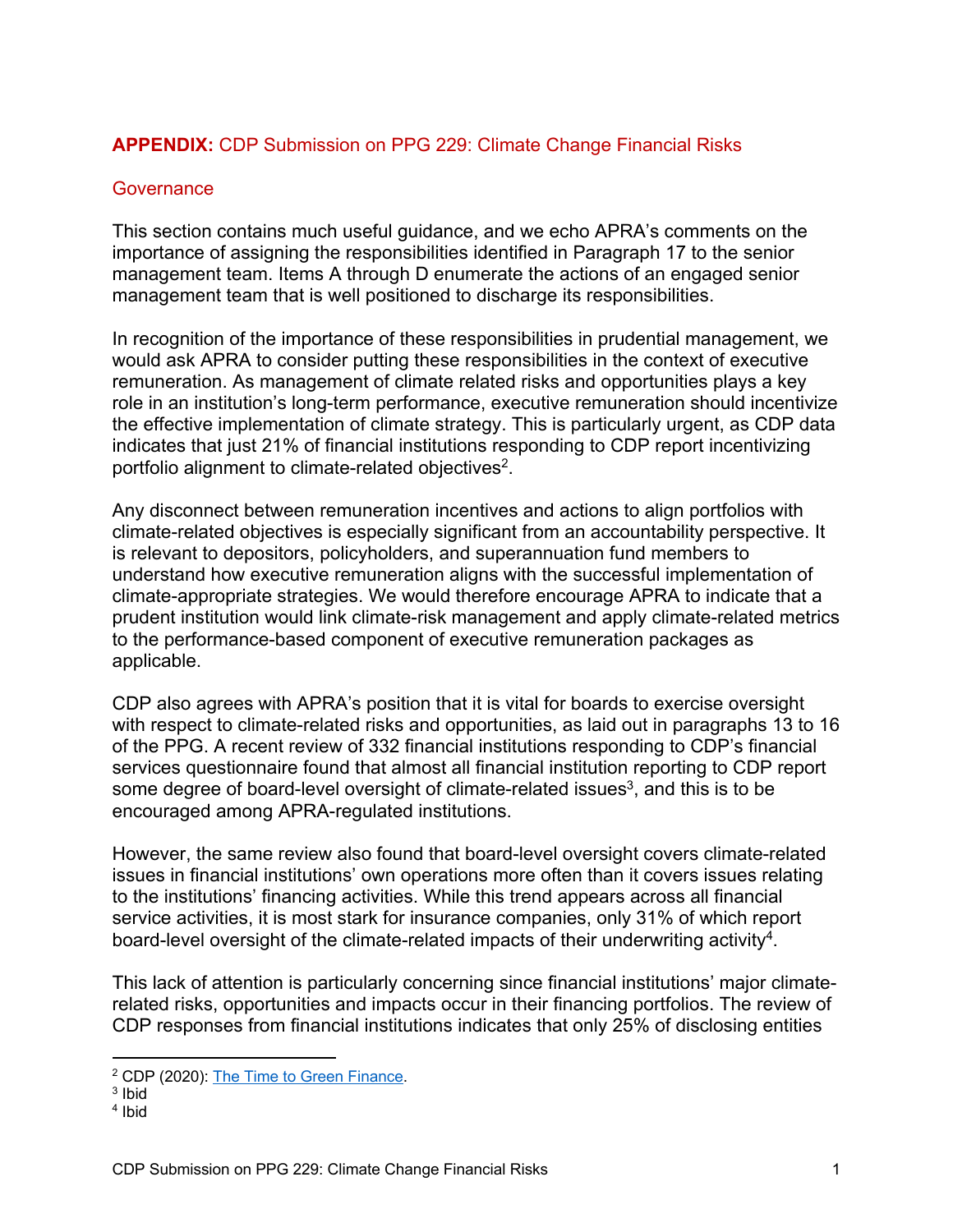report portfolio emissions. Among those that do, portfolio emissions are on average 700 times higher than their direct accountable emissions<sup>5</sup>. Given the scale of financed emissions compared to direct emissions, financed emissions should be given adequate time and attention by boards, at least as much attention as operational concerns related to climate change, and ideally more.

The lack of transparency around portfolio emissions has troubling implications beyond the performance of individuals financial institutions. The Network from Greening the Financial System, among others, has identified unaccounted for climate risk as a threat to the stability of the financial system as a whole $6$  and recommended that supervisors require regulated entities to identify vulnerabilities to climate related risks, which entails accounting for financed emissions<sup>7</sup>. In this vein, supervisors like the Hong Kong Monetary Authority<sup>8</sup> and the United Kingdom's Financial Conduct Authority<sup>9</sup> have indicated that they intend to include measurement of portfolio emissions within their guidelines. We would therefore suggest that APRA consider expanding the scope of prudential board oversight to consider financed emissions.

We would also propose that APRA advise regulated entities to develop and disclose their plans to transition to a low-carbon economy. Although transition planning is an essential, forward-looking tool, both CDP analysis<sup>11</sup> and the TCFD's 2020 status report indicate that levels of forward-looking disclosure remains low<sup>12</sup>. Still, 49% of financial institutions responding to CDP report that they have a low-carbon transition plan, indicating that leading financial institutions are preparing for a net-zero future<sup>13</sup>. Clear guidance from APRA on transition planning could help to level the playing field and provide the impetus for regulated entities to design credible transition plans. As we discuss in further detail in our comments on disclosure below, regulated entities can use the framework for financial services companies developed by the Science-based Targets Initiative (SBTi) to develop viable, expeditious transition plans.

<sup>5</sup> Ibid

<sup>&</sup>lt;sup>6</sup> NGFS (2020): A Status Report on Financial Institutions' Experiences from working with green, non green and brown financial assets and a potential risk differential.

 $^7$  NGFS (2020): Guide for Supervisors: Integrating climate-related and environmental risks into prudential supervision.

<sup>&</sup>lt;sup>8</sup> HKMA (2020): White Paper on Green and Sustainable Banking.

<sup>9</sup> FCA (2021): Enhancing climate-related disclosures by asset managers, life insurers, and FCA-regulated pension providers.

<sup>&</sup>lt;sup>11</sup> CDP (2020): The Time For Action Is Now.

<sup>&</sup>lt;sup>12</sup> FSB (2020): 2020 Status Report: Task Force on Climate-related Financial Disclosures.

<sup>13</sup> CDP (2020): The Time For Action Is Now.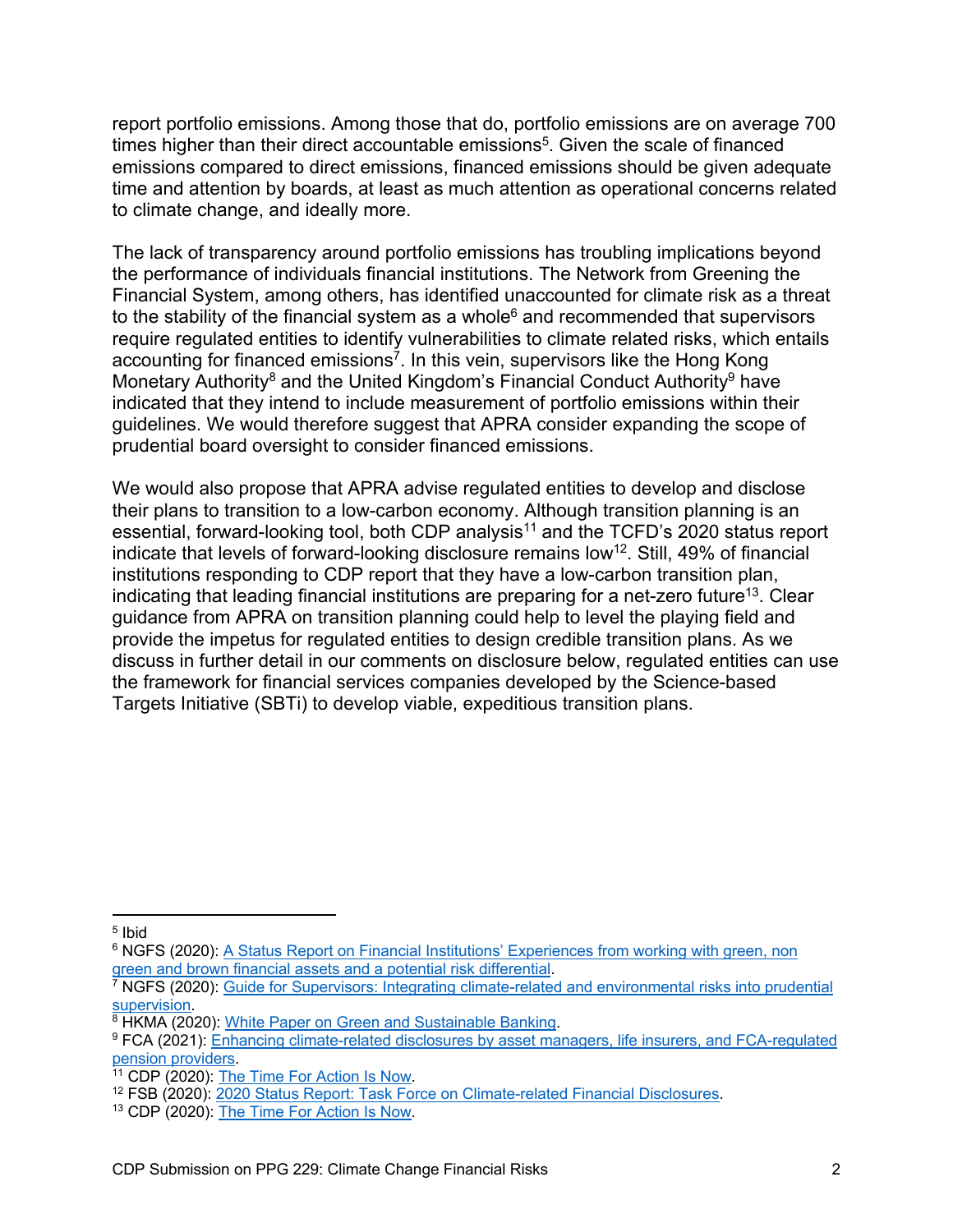To formulate relevant guidance, APRA could draw on globally accepted principles for effective transition planning. CDP acknowledges the Oxford Martin Net Zero Carbon Investment Initiative, according to which companies should<sup>14</sup>:

- ◥ Commit to a timeframe to reach net-zero emissions in line with the Paris goals;
- ◥ Demonstrate that they will be able to continue to be profitable once they reach net-zero emissions; and
- ◥ Set quantitative mid-term targets to be able to demonstrate progress against their long-term goals

Adopting this or a similar set of principles would ensure that the capital markets are provided with information required to understand whether financial institutions are taking necessary steps to thrive in a net-zero economy.

Building on this, APRA may wish to consider encouraging entities to put transition plans before shareholders for a vote. Shareholder votes on transition plans at annual general meetings (AGMs) both increase accountability and expedite the shift toward a lowcarbon future. Maintaining transition plans as a scheduled AGM item allows shareholders to review progress and raise resolutions as appropriate. This in turn allows shareholders and other stakeholders to assess the institution's soundness in a net-zero economy. APRA-regulated entities can refer to the Say on Climate Campaign, which offers resources for developing resolutions on transition planning, for further guidance.

Starting this year, CDP asks financial institutions to report on transition plans. Companies that have a transition plan are asked to report whether their plans are a scheduled AGM item. These companies can also provide additional details about their transition plans. Companies that do not currently publish transition plans can disclose plans to do so. Responses to these questions will be available to the public and for free on CDP platforms in late 2021.

# Risk management

CDP applauds the solid guidance provided in this section of the PPG. We agree that both quantitative and qualitative information is necessary to provide stakeholders with a complete picture of entities' exposure to climate-related risk, and we further support the conclusion regulated entities will likely have to engage with a variety of stakeholders – customers, suppliers, external experts, and other counterparties, for example – in order to carry out comprehensive risk monitoring.

We would suggest expanding the guidance around emissions reporting, specifically with respect to Scope 3 emissions. While existing legislation (namely, the National Greenhouse Gas Reporting Act of 2007) requires high-emitting companies to report their Scope 1 and Scope 2 emissions, CDP is not aware of any measures that require

<sup>&</sup>lt;sup>14</sup> Oxford Martin School (2018): The Oxford Martin Principles for Climate-Conscious Investment.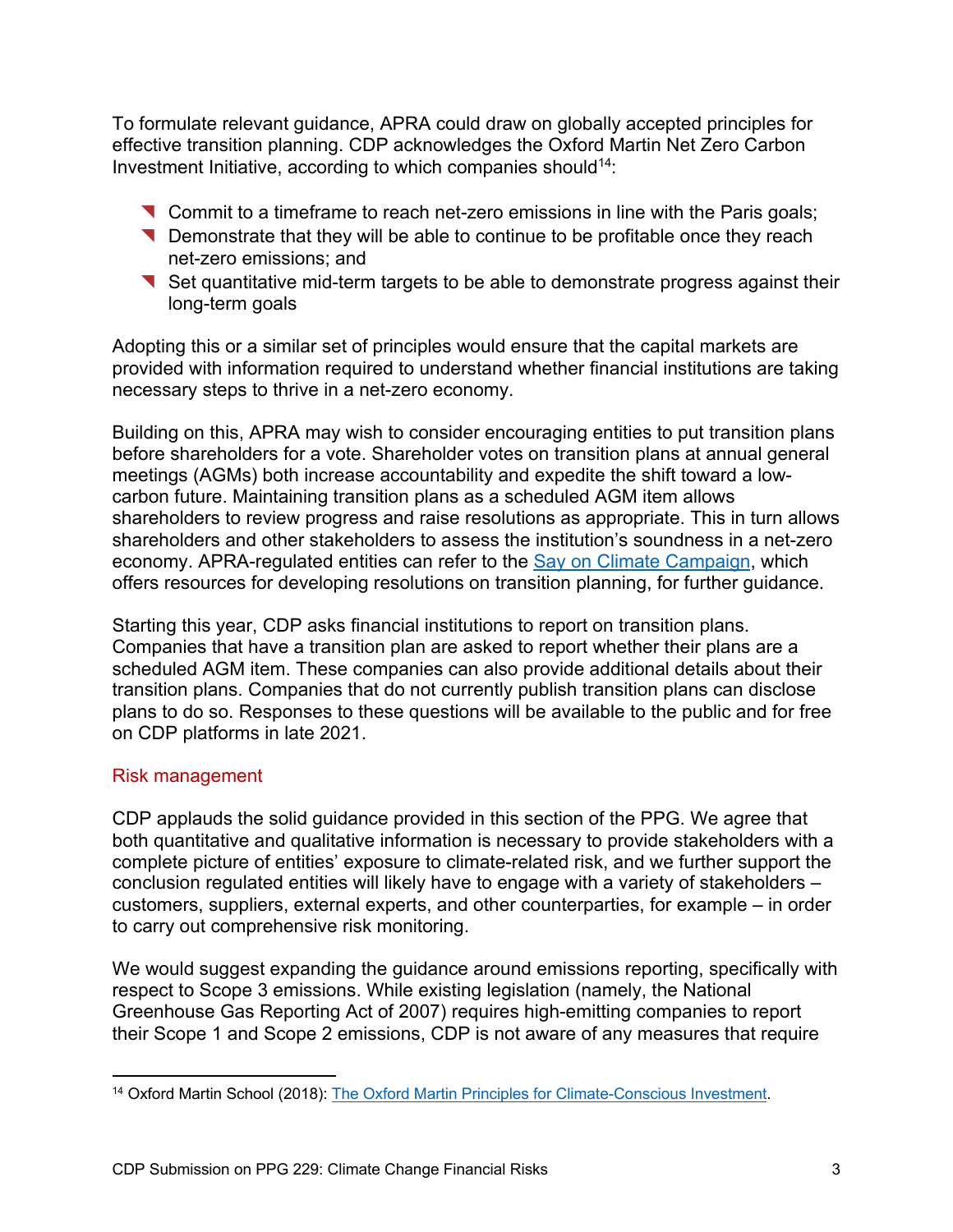Australian companies to report their Scope 3 emissions. APRA is well placed to address this gap by sending a strong signal that prudent risk management requires an awareness of emissions embedded throughout the value chain. This is especially important given the outsized role that Scope 3 emissions – specifically financed emissions – play in most financial institutions' overall emissions profile.

Although CDP data indicates that reported portfolio emissions are on average 700 times greater than financial institutions' operational emissions, only 51% of financial institutions reported analyzing their portfolio impacts, and just 25% disclosed their financed emissions. The lack of data and transparency suggests that financial institutions have yet to give sufficient attention to their portfolio emissions, even though almost all of their climate risks and impacts are driven by the activities financed.

Given both the scale of the emissions involved and inadequate data coverage on portfolio impacts, APRA should consider explicitly stating that a prudent financial institution would measure and report its Scope 3 emissions, giving special attention to adequate measurement and disclosure of financed emissions.

Guidance on measuring and reporting portfolio emissions could refer to the Global GHG Accounting and Reporting Standard for the Financial Industry developed by the industry-led Partnership for Carbon Accounting Financials (PCAF), a global partnership of financial institutions that has developed a harmonized approach to measuring and reporting financed emissions<sup>17</sup>. PCAF's methodology for calculating and reporting financed emissions builds on the Corporate Value Chain (Scope 3) Accounting Standard developed by the GHG Protocol, the leading methodology for Scope 3 measurement. PCAF is also referenced in TCFD guidance.

As a result of these linkages, PCAF has become a mainstream tool in portfolio emissions accounting, with over 140 financial institutions – banks, asset owners and managers, insurance companies, and others – using PCAF's GHG accounting standard to measure and report financed emissions<sup>18</sup>. APRA may wish to consider revising the PPG to include specific reference of PCAF in order to help regulated entities remain aligned with global best practices in measuring and reporting financed emissions.

In addition to identifying risks embedded in a financial institution's portfolio, measuring financed emissions plays a critical role in setting meaningful targets. PCAF is again relevant in this context, as its methodology is aligned with the targeting framework for financial institutions developed by the Science-based Targets Initiatives (SBTi) in 202019. Setting net zero-portfolio targets and other targets aligned with the Paris Agreement has become a central focus among financial institutions, as evidenced by the establishment and growth of initiatives like the Net Zero Asset Managers Initiative and the UN-convened Net Zero Asset Owners Alliance and Net Zero Banking Alliance.

<sup>&</sup>lt;sup>17</sup> PCAF (2021): The Global GHG Accounting & Reporting Standard tor the Financial Industry.

<sup>18</sup> PCAF (2021): Financial Institutions Taking Action.

<sup>&</sup>lt;sup>19</sup> SBTi (2021): Guidance: Science-based targets for the financial sector (updated April 2021 version).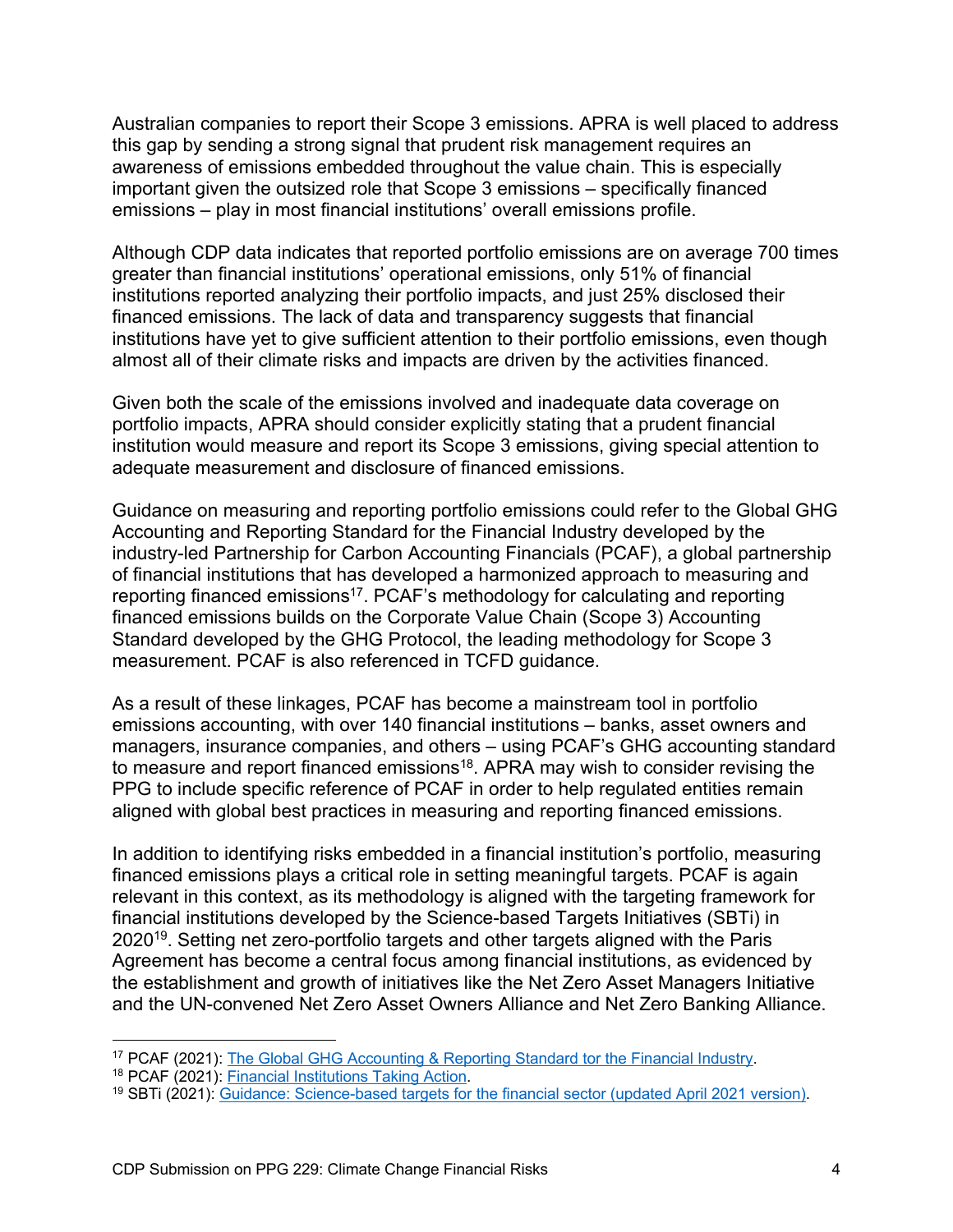Given the importance of target setting in both transition planning and in driving decarbonization generally, we would ask APRA to consider including guidelines on setting and disclosing climate targets with reference to the SBTi framework.

CDP currently collects extensive data on financial institutions regarding climate-relate targets. Future versions of CDP's sector-specific questionnaire for financial services companies will feature a standalone question requesting details about portfolio targets. This will allow financial institutions to provide stakeholders with relevant information in a standardized format and allow stakeholders to evaluate targets and track progress.

#### Scenario analysis

The section on scenario analysis contains strong, actionable advice. CDP agrees with APRA's position in Paragraph 39 that financial institutions should make a start with qualitative analysis and build capacity for quantitative analysis over time, without letting the perfect be the enemy of the good. CDP data indicates that only 57% of financial institutions report using scenario analysis<sup>20</sup>. Among companies not currently conducting scenario analysis, the majority indicate that they intend to do so within the next two years; clear guidance from APRA could help lagging institutions to expedite their process.

Paragraph 40 helpfully identifies leading practices in conducting scenario analysis, particularly with respect to the broad range of scenarios and elements recommended (orderly and disorderly; a full range of risks; various time horizons; etc). This summary present a valuable starting point for companies new to scenario analysis and the practices identified conform to investor expectations. Given the importance of robust scenario analysis in meeting stakeholder expectations, we would suggest that APRA strengthen the language around these leading places. For example, in 40(b)(i) and 40(b)(ii), the guidance indicates the types of physical and transition-related considerations that regulated entities "could" include in their analysis. We would suggest that APRA consider indicating that reporting entities *should* consider these factors, so as to more firmly underline the importance of comprehensive scenario analysis.

Furthermore, we note that in item  $40(b)(i)$  on future temperature rise, the guidance suggests that warming of 2° is consistent with the goals on the Paris Agreement. In fact, the Paris Agreement has established a maximum temperature increase of 1.5° as a long-term goal. We would there suggest revising this section to underline that companies should use a 1.5° scenario in their analysis and design their transition plans accordingly.

APRA could consider providing additional guidance on conducting scenario analysis. CDP considers it best practice to select at least two scenarios for analysis, one physical scenario and one transition scenario<sup>21</sup>. We suggest that entities new to scenario

<sup>20</sup> CDP (2020): The Time to Green Finance.

<sup>21</sup> CDP (2021): CDP Technical Note on Scenario Analysis.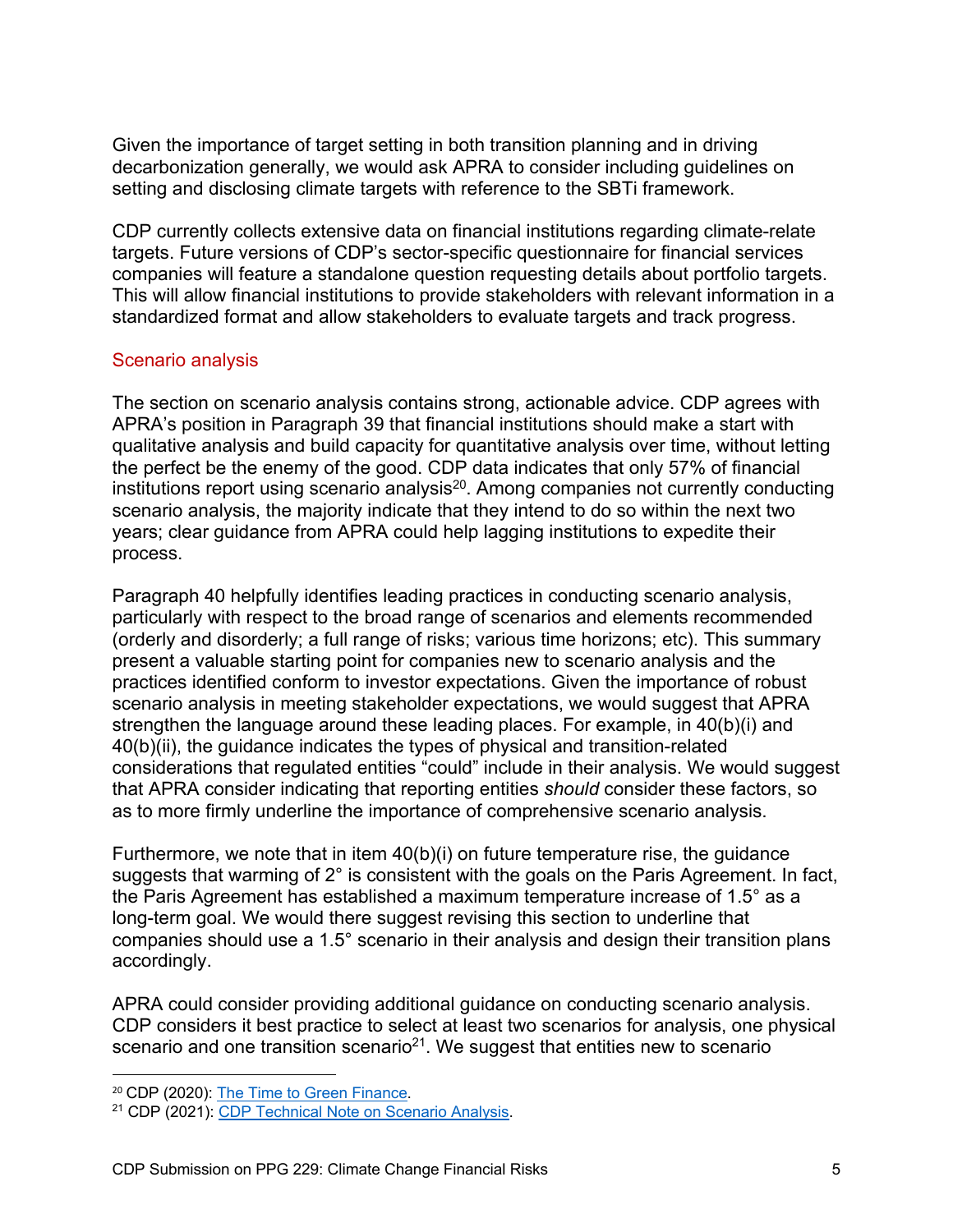analysis select publicly available, peer-reviewed scenarios and use these as a starting point for developing their own organizational and business-specific scenarios. Suitable scenarios should be:

- ◥ Peer reviewed
- ◥ Used/referenced and issued by an independent body
- ◥ Supported by publicly available data sets, where possible
- ◥ Updated regularly
- ◥ Linked to function tools (e.g. visualizers, calculators, and mapping tools)

A partial list of scenarios meeting these criteria can be found the CDP's *Technical Note on Scenario Analysis.* APRA is welcome to mention this document among the other guidance material in Paragraph 42.

To increase transparency, in cases where companies elect to use bespoke models for scenario analysis, we would advise them to disclose input assumptions, comparisons, and any divergence from the standard set of assumptions.

#### **Disclosure**

We applaud the PPG's guidance around disclosure, and we appreciate that the PPG is not intended to create new disclosure requirements for regulated entities. Nonetheless, in reflection of the growing consensus on the importance of climate disclosure, we submit that it would be appropriate for APRA to lay out clearer expectations that regulated entities will adopt best practices in climate disclosure, even if these expectations are non-binding.

In Paragraph 48, we would ask APRA to consider more explicit guidance that prudent companies should reporting using the TCFD framework. Such guidance would echo broad support for the TCFD among companies, regulators, and the investment community. It would also ensure that Australian financial institutions are disclosing in line with the most widely accepted measurement practices, methodologies, and guidance. This in turn would ensure that regulated entities are reporting the most relevant, comparable data required for the stability of the financial system.

APRA could follow the example set by the Monetary Authority of Singapore<sup>22</sup> (MAS) and the European Commission<sup>23</sup> (EC), both of which have released quidelines on climate reporting that make clear reference to the TCFD as the leading disclosure framework. While both MAS and the EC acknowledge that their guidance is non-binding, the documents lay out each authority's respective expectations for prudent management of climate-related issues, including TCFD-aligned disclosure. A similar expression of

<sup>&</sup>lt;sup>22</sup> MAS (2021): Regulations and Guidance: Risk Management/Environmental Risk. See individual guidelines for insurers, banks, and asset managers.

<sup>&</sup>lt;sup>23</sup> EC (2019): Guidelines on reporting climate-related information.